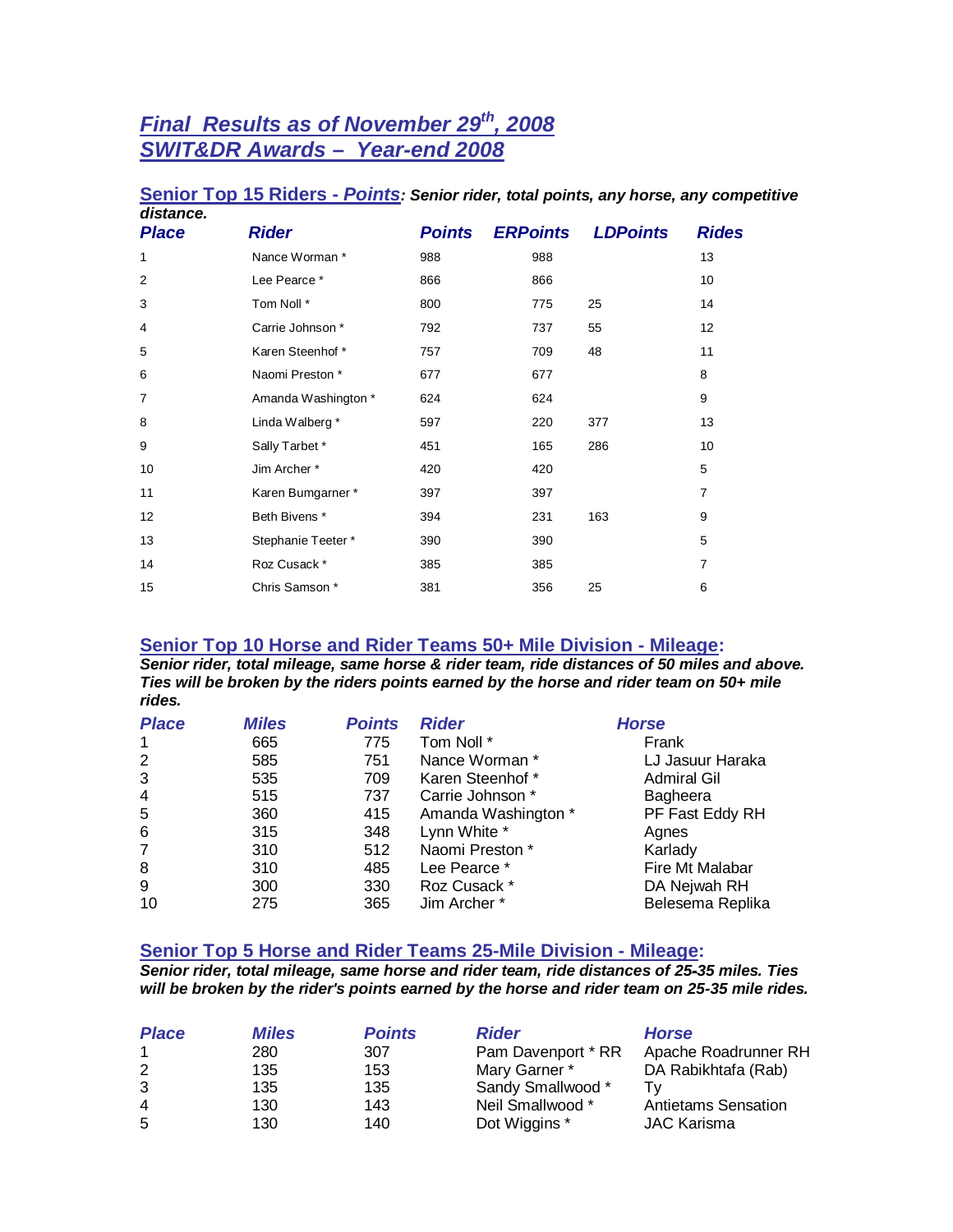## **Junior Top 2 Horse and Rider Teams 50+ Mile Division - Mileage:**

*Junior rider, total mileage, same horse & rider team, ride distances of 50 miles and above. Ties will be broken by the rider's points earned by the horse and rider team on 50+ mile rides.*

| <b>Place</b> | <b>Miles</b>         | <b>Horse</b> | <b>Rider</b> |
|--------------|----------------------|--------------|--------------|
|              | No juniors this year |              |              |

**Junior Top 2 Riders - Points:** *Junior rider, total points, any horse, any competitive distance. Place Rider Total points ER Points LD Points* 1 Isabell Archer 25 25

#### **Junior Top 1 Horse and Rider Teams 25-Mile Division - Mileage:**

*Junior rider, total mileage, same horse and rider team, ride distances of 25-35 miles. Ties will be broken by the rider's points earned by the horse and rider team on 25-35 mile rides.*

| <b>LD Miles</b> | <b>Rider</b>   | <b>Horse</b>       |
|-----------------|----------------|--------------------|
| 25              | Isabell Archer | Nature's Khruschev |

**Best-Best Condition 50+ Mile Division***: this award is given to the horse with the most "Best Condition" awards in the 50-mile and over rides. The horse must have at least 2 BC awards in 50-mile and over rides to qualify for this award. Junior or Senior rider and can be a different rider. Ties will be broken by the total miles of rides on which the BC's were earned.*

| <b>Horse</b>         | <b>Rider</b> | <b>Best Conditions</b> |
|----------------------|--------------|------------------------|
| Fire Mt Malabar      | Lee Pearce   |                        |
| <b>JAC Mr Turner</b> | Lee Pearce   |                        |

**Best-Best Condition 25-Mile Division:** *this award is given to the horse with the most "Best Condition" awards in the ride distances of 25-35 miles. The horse must have at*  least 2 BC awards to qualify for this award. Junior or Senior rider and can be a different *rider. Ties will be broken by the total miles of rides on which the BC's were earned.*

| <b>Horse</b>    | <b>Rider</b> | <b>Best Conditions</b> |
|-----------------|--------------|------------------------|
| No BC this year |              |                        |

**Rookie Rider - Points:** *Junior or Senior rider, total points, any competitive distance, any horse. A Rookie Rider is one who, prior to the beginning of the current ride season, has not completed: 1)more than one endurance ride; 2) more than two limited distance rides, or 3) any combination of endurance and limited distance rides.*

| <b>Rider</b>  | <b>Points</b> | <b>Rides</b> | <b>Horse</b>      |
|---------------|---------------|--------------|-------------------|
| Pam Davenport | 307           |              | Apache Roadrunner |